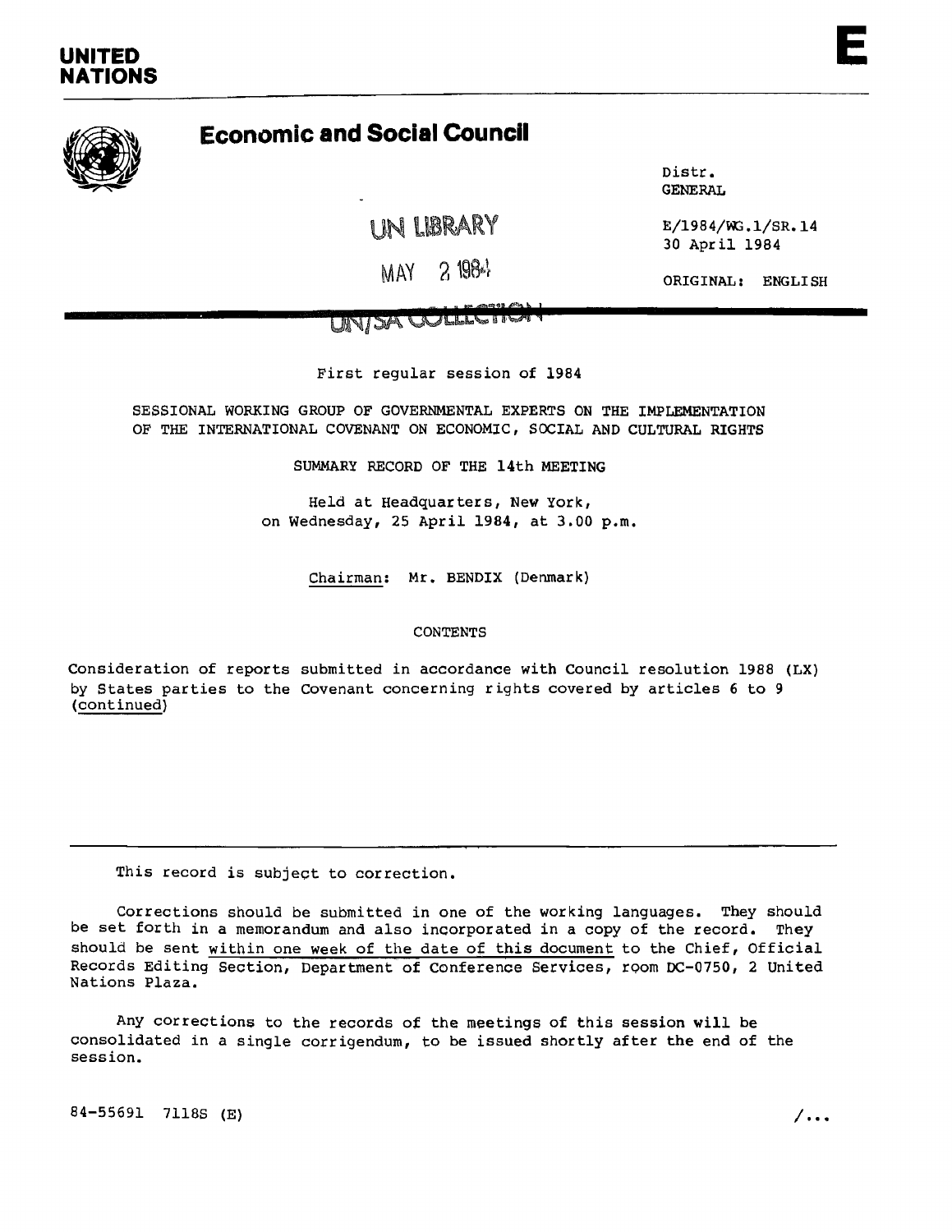# The meeting was called to order at 3.20 p.m.

CONSIDERATION OF REPORTS SUBMITTED IN ACCORDANCE WITH COUNCIL RESOLUTION 1988 (LX) BY STATES PARTIES TO THE COVENANT CONCERNING: RIGHTS COVERED BY ARTICLES 6 TO 9 (continued)

Report of the Ukranian Soviet Socialist Republic (continued) (E/l984/7/Add.9)

1. At the invitation of the Chairman, Mr. Borchak (Ukrainian Soviet Socialist Republic) took a place at the table.

2. Mr. JEMAIEL (Tunisia) expressed his appreciation for the excellent report of the Ukrainian Soviet Socialist Republic. He would like to see some statistics on the minimum wage level and on occupational accidents. He also asked for clarification of what was meant by "remuneration in kind", as referred to in paragraph 52 of the report. Finally, referring to paragraph 100, he asked what the reasons were for the wide variation in the duration of paid annual leave.

3. Mr. KORDS (German Democratic Republic) congratulated the Ukrainian SSR for its successes in implementing the Covenant. He requested additional information on the relationship between the legislation of the Ukrainian SSR and that of the Soviet Union itself with respect to labour relations. Referring to paragraphs 86 and 87 of the report, which dealt with persons under the age of 18, he asked what the practical meaning was of their being considered adults under labour law while at the same time enjoying special protection. How was implementation of the special labour protection regulations monitored and what penalties were imposed if an enterprise did not comply with them?

4. He drew attention to the large differences between the possible lengths of paid annual leave (paragraphs 100 and 101) and asked why cash compensation was not permitted for unused leave.

5. Mr. IIYAMA (Japan), referring to paragraph 15, asked whether the legal obligation to work was strictly enforced and. whether citizens were allowed to take temporary leave, provided they could live on their savings or the earnings of family members. He noted from paragraph 39 that the number of manual and non-manual workers had increased by over 4 million; how had new job opportunities been created to meet that supply? He asked for clarification of the phrase "remuneration in kind" used in paragraph 52 and, referring to paragraph 56, he asked what was the wage differential between manual and non-manual workers. With regard to the trade union system, he asked whether decisions were reached by consensus, majority vote or some other method.

6. Mrs. JIMENEZ BUTRAGUERO (Spain) said that she would like to have some clarification of paragraph 29, concerning the additional guarantees of the exercise of the right to work for certain categories of citizens. She asked for a breakdown by sex of the figures provided in paragraph 39 and, with respect to paragraph 135, she asked whether single mothers were provided a monthly child allowance because they were women workers or merely by virtue of being single mothers. Future reports would be clearer if statistics were organized into tables rather than included in the text itself.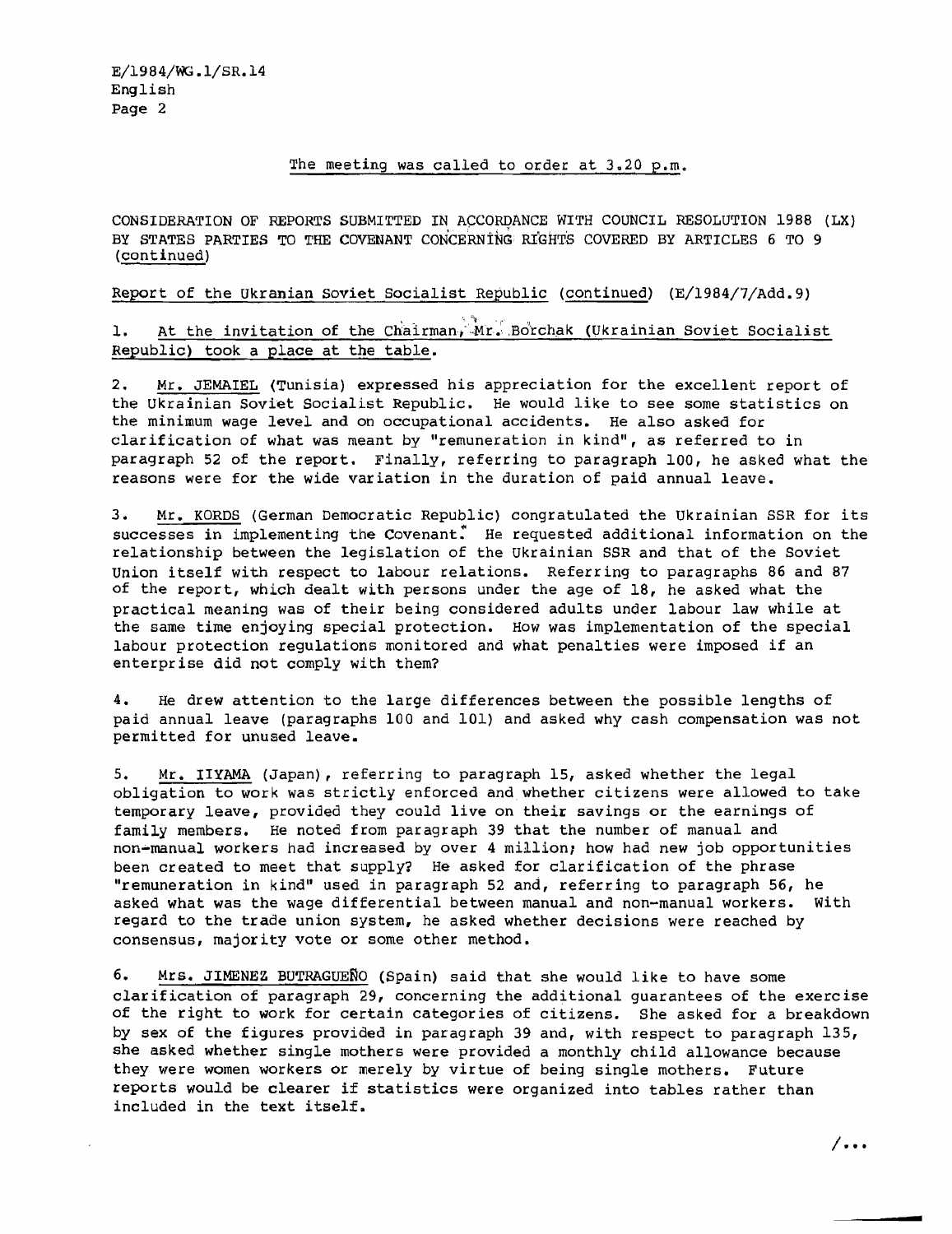7. Mr. JATIVA (Ecuador), referring to paragraph 41, asked whether Ukrainian legislation provided for a maximum age for retirement. Referring to paragraph 125, he asked for some specific figures regarding old-age pensions; what were the conditions for receiving them?

8. The CHAIRMAN, speaking as the expert from Denmark, appealed to all countries, including the Ukrainian Soviet Socialist Republic, to include comparable statistics in their reports; he pointed to the report of Spain as a commendable example. Since there were a number of different nationalities in the Ukrainian Soviet Socialist RepUblic, it would have been helpful to have <sup>a</sup> breakdown of the population by group and some information concerning the criteria used for giving special treatment to some categories.

9. Referring to the last sentence of paragraph 9, concerning the prohibition of discrimination against citizens on the grounds of race or nationality, he asked what were the penalties for ignoring the prohibition. What sanctions were imposed on persons who evaded socially useful work? (Para. 14.) Was there any possibility of having floating unemployment, in other words, unemployment between jobs? He requested additional information regarding the legitimate grounds for annulling a contract (para. 20), and asked whether they were the same as in the Soviet Union. Finally, referring to paragraph 29, he asked for clarification of the phrase "certain categories of citizens".

10. Mr. Borchak (Ukrainian Soviet Socialist Republic) withdrew.

Report of Sweden (A/1984/7/Add.5)

# 11. At the invitation of the Chairman, Mr. Saland (Sweden) took a place at the table.

12. Mr. SALAND (Sweden), introducing his country's report, said that a large amount of reference material had been submitted together with the report and that he would draw largely on that material, while providing some additional, updated information.

13. When ratifying the Covenant, Sweden had made a reservation with regard to article 7 (d) concerning remuneration for public holidays because, under the existing Swedish system, all questions concerning remuneration were determined through free negotiations leading to collective agreements between the parties. Current agreements did in fact cover the question of remuneration for public holidays. Since the submission of the first Swedish report concerning rights covered by articles 6 to 9, the basic conditions, programmes and institutions relevant to those articles had largely remained the same. Where changes had occurred, they had been indicated in the present report.

14. The Swedish Constitution stated, as a paramount principle, that the personal, economic and cultural well-being of the individual was the fundamental goal of the activities of the community. In particular, with reference to articles 1 to 5 of the Covenant, the Swedish Instrument of Government contained a provision to the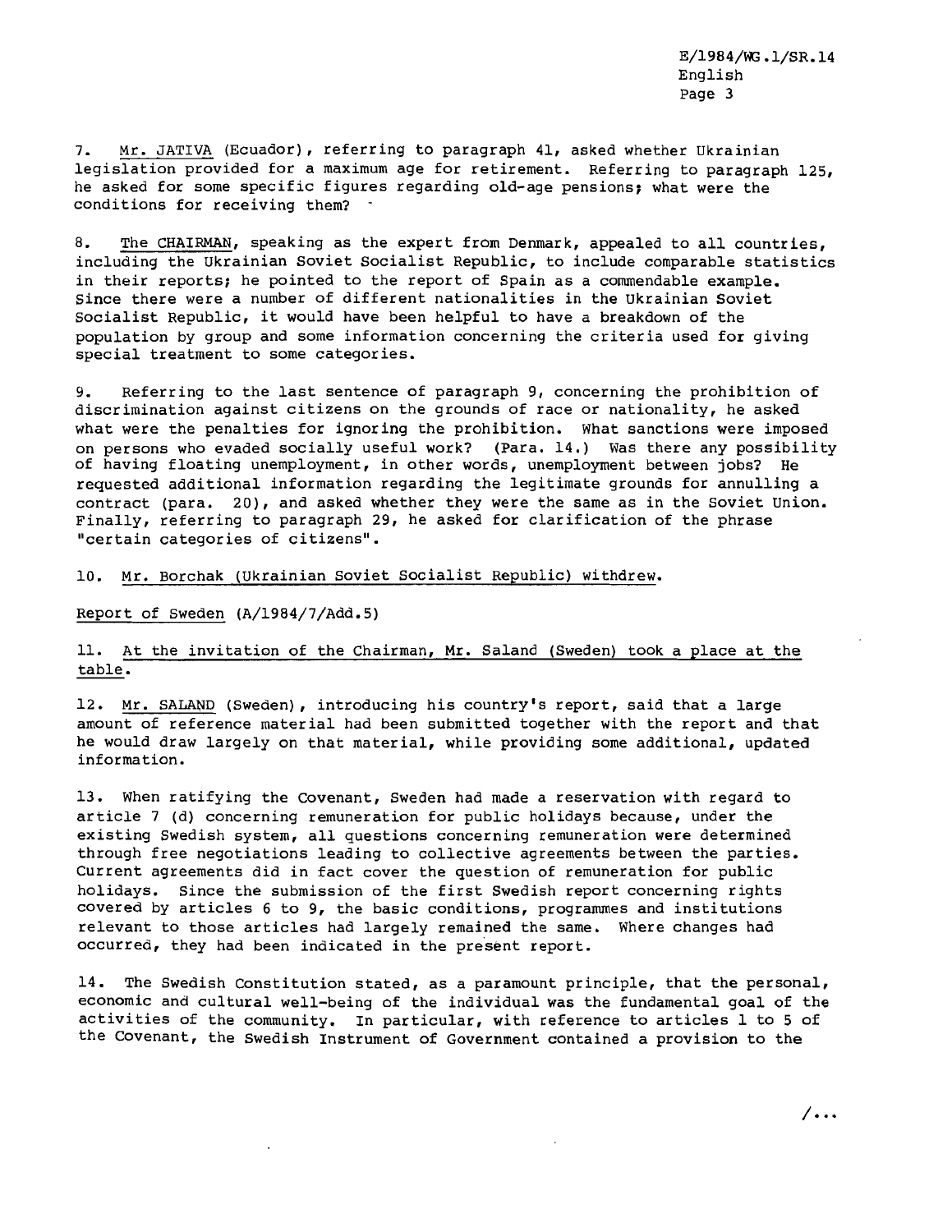(Mr. Saland, Sweden)

 $\bar{\omega}_\mathrm{N}$  :

effect that the public power should be exercised with respect for the equal value of all human beings and the freedom and dignity of the individual. It also prohibited discriminatory treatment by courts and administrative authorities and the enactment of any laws and regulations which would treat citizens and aliens unfavourably by reason of their race, colour or ethnic oriyin or sex. Aliens had the same status as Swedish citizens with regard to the protection offered by sections 15 and 16 of that Instrument.

15. With special reference to article 3 of the Covenant, he drew attention to the Act referred to on page 2, paragraph 5 of the report concerning equality between women and men at work. In cases where discrimination based on sex was reported, an Equal Opportunities Ombudsman tried to pursuade the employer to comply voluntarily with the provisions of the Act. If that was not successful, the dispute could be taken to the Labour Court by the employee's trade union or, if the person discriminated against was not a union member, by the Ombudsman. The employer could in certain cases be ordered to pay compensation for moral or other damage. With regard to the rights of non-nationals, he referred to the latest Swedish report to the International Labour Organization concerning ILO convention No. Ill.

16. With regard to article 6 of the Covenant, he said that there had been an increase of  $25,000$  persons - most of them women - in the labour force since the fiscal year *1982/83.* Currently, women made up 46 per cent of the labour force. Employment in mining, manufacturing and building had continued to decline whereas employment in private and, to a certain extent, public services had risen following the trend of the previous decade.

17. Unemployment had risen during the fiscal year 1982/1983. It had peaked at 4 per cent and was currently approximately 3.5 per cent and the decline was expected to continue. Sweden had consistently given a very *high* priority to achieving full employment. Accoraingly, although unemployment was still low by international standards, special emphasis had been placed on short-term measures in the field of labour market policy, such as relief works and labour market training. The latter, which channelled unemployed persons into jobs which were necessary and secure, was particularly important in view of the major problems caused by structural adjustments. It was estimated that the number of participants 1n labour market training would increase to *120 / 000* in fiscal year *1983/1984.*

18. The Employment Service played an important role in directing job seekers to vacancies. A comprehensive programme of measures had been proposed in order to train and provide work for unemployed young persons under the age of 18 and occupationally handicapped persons.

19. With regard to the implementation of article *7 <sup>1</sup>* he pointed out that wages in both the private and public sectors were determined through collective agreements between the organizations of employers and employees. Although there was no legislation on the substantive questions of remuneration, such as minimum wages, statutory provisions concerning collective bargaining had existed since the 1930s. *His* country had ratified the 110 Convention (No. 100) on Equal Remuneration.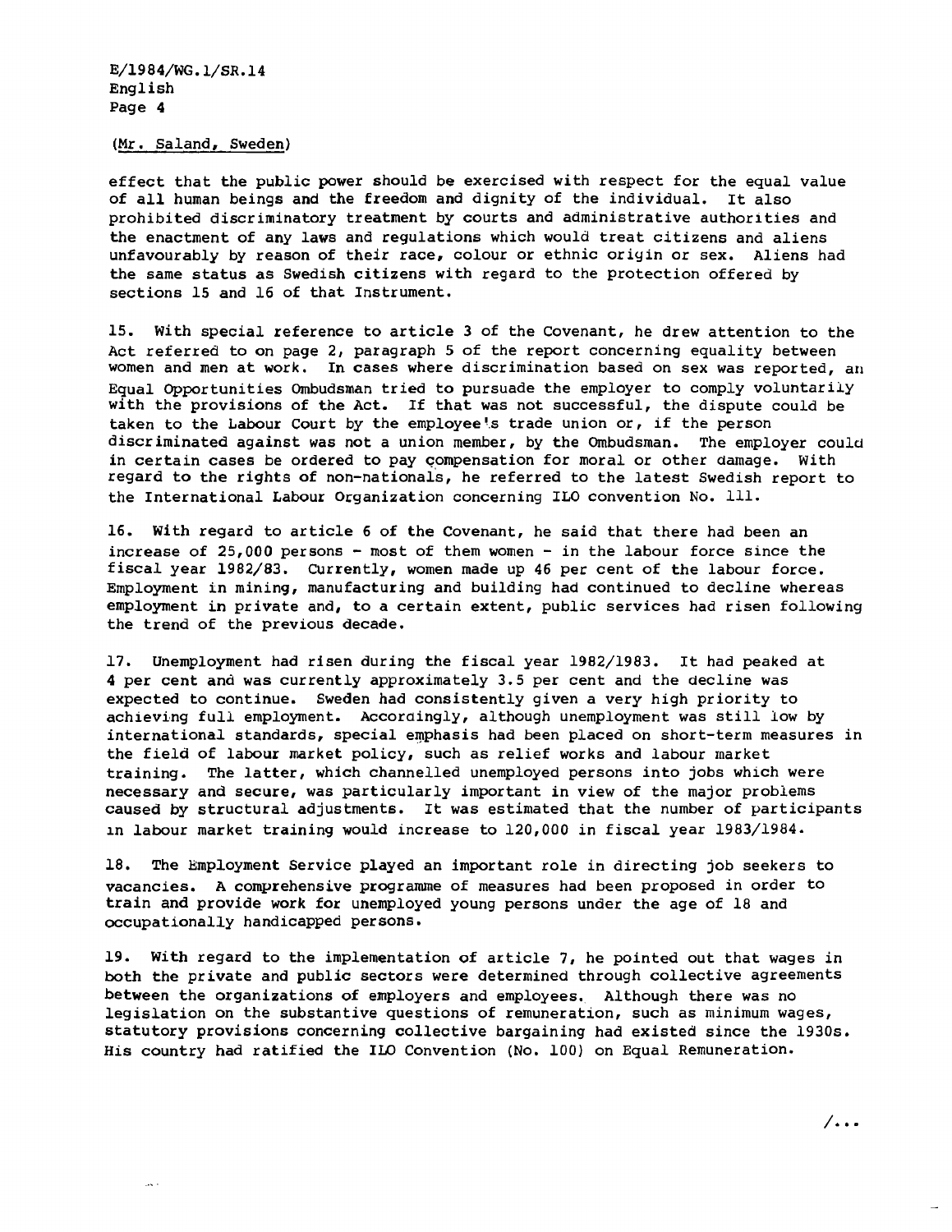## (Mr. Saland, Sweden)

Although the principle of equal wages for equal work had long·been accepted in Sweden, there was still an income gap between men and women because women had traditionally been employed in lower paid jobs and tended to work shorter hours. In industry women's earnings had amounted to 92 per cent of men's earnings in 1982. The gap was slowly but steadily narrowing.

20. with regard to safe and healthy working conditions, he drew attention to the reference in the report (p. 4) to the Work Environment Act which inter alia stipulated that employers bore the main responsibility for the work environment and gave employees the opportunity to participate in the planning of the work environment. Work places with at least 50 employees had special safety committees and small-scale work places were covered through a system of regional safety delegates.

21. The Act on Equality Between Men and Women at Work ensured equal opportunity for promotion. The initial report of Sweden submitted under the Convention on the Elimination of All Forms of Discrimination against Women provided further information in that regard. Since 1973 a universal 40-hour work week had been in effect and since <sup>1978</sup> all employees enjoyed <sup>a</sup> minimum of five weeks paid annual leave. Work weeks of less than 40 hours had been established for employees in certain industrial and underground work.

22. with regard to trade union rights, he referred to the initial report of Sweden submitted under article 40 of the Covenant on Civil and Political Rights. The fundamental rights to freedom of assembly and association were constitutionally guaranteed and could be restricted only to protect national safety and pUblic order and security, or to prevent an epidemic. Furthermore, freedom of association could be restricted only with regard to associations whose activities were of a military or similar nature or involved the persecution of a national group of a particular race or ethnic origin. The right to strike and take lock-out action and similar measures was also constitutionally guaranteed.

23. Sweden had a long trade union history. Out of a workforce of slightly more than 4,000,000, over 2,000,000 were members of the Swedish Trade Union Confederation. The Central Organization of Salaried Workers, which was the largest organization of white-collar workers, comprised 20 affiliated trade unions with a total of more than 1,000,000 members. There were also a number of smaller unions.

24. Employers had also formed associations in both the private and public sectors. White-collar and blue-collar employees in the public sector had long had the right to reach collective agreements and to strike. Labour law reforms carried out in 1977 ensured a greater degree of democracy in the work place. In that regard, particular mention should be made of the Act on Employee Participation in Decision-Making. That Act was currently being supplemented by collective agreements on what was commonly called the "co-determination" of employees.

25. Referring to the implementation of article 9 of the Covenant, he pointed out that the health insurance system covered the entire population, including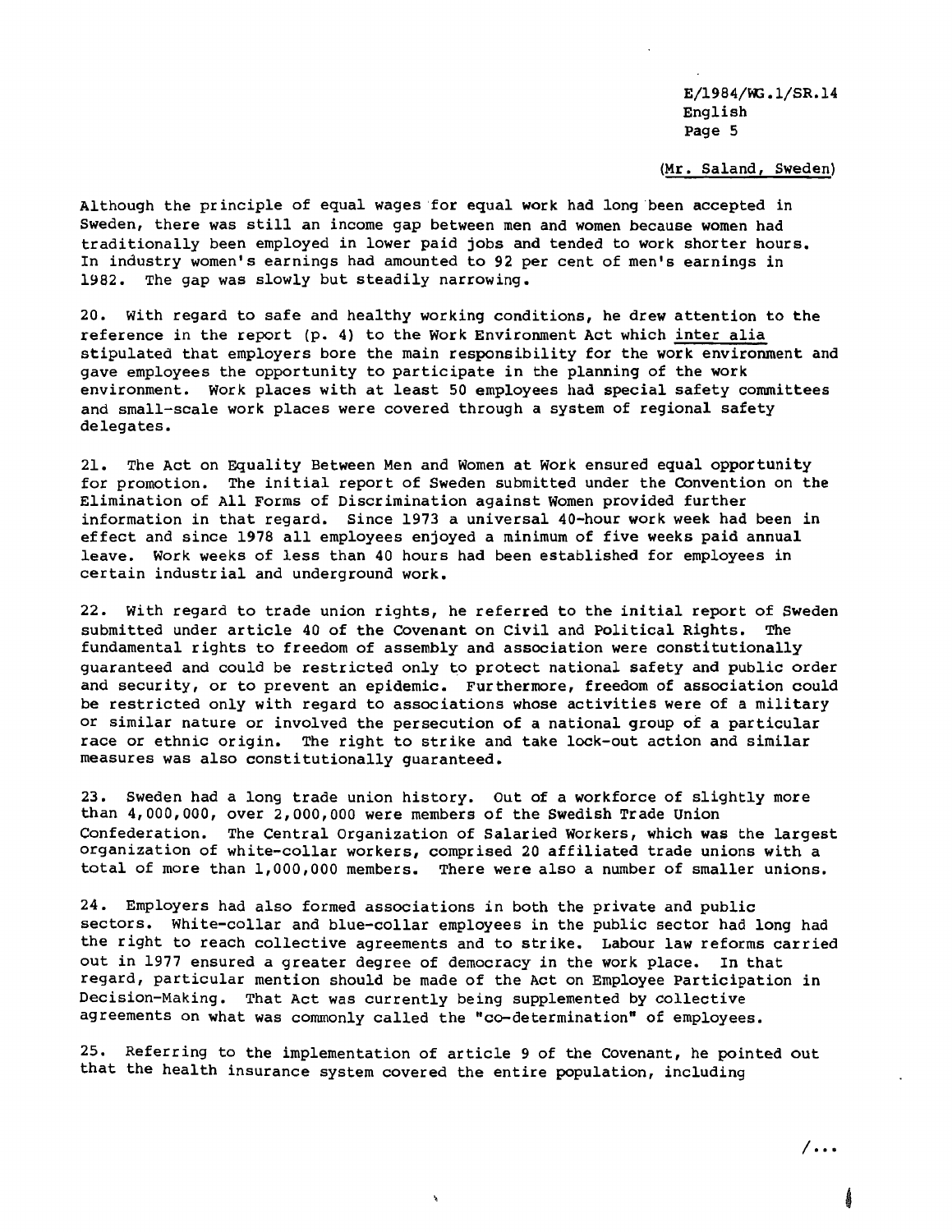## (Mr. Saland, Sweden)

non-nationals residing in Sweden. It provided sickness benefits and covered the costs of medicine, medical care, hospital care and related travelling expenses. Sickness benefits were taxable and were included in the calculation of the national supplementary pension. The Social Insurance Office deducted a preliminary tax before paying out benefits. Persons with no income or an income below 6,000 kronor received a tax-free benefit of 8 kronor per day. Under the public health scheme visits to a doctor cost the patient a maximum of 40 kronor, which included the cost of X-ray examinations and laboratory tests. Other costs were covered by the insurance system in accordance with specified tariffs. Persons requiring extensive medical care were protected from excessive costs. Public dental insurance covered all persons over the age of 20. Persons under <sup>20</sup> were entitled to free dental care. Parental insurance provided coverage for all parents for expenses arising out of the birth or illness of a child. The parental benefit had a guaranteed level of 37 kronor per day for six months in connection with the birth or adoption of <sup>a</sup> child. Women whose work was such that it could not be performed in the final stage of pregnancy had the right to be transferred to another job. Those who could not be transferred were entitled to a pregnancy benefit for a maximum of 50 days. Parents were also entitled to a special parental benefit for a total of three months per child. That benefit involved a guaranteed minimum of 37 kronor per day.

26. The basic pension system comprised the entire population with the exception of non-nationals. Although 65 was the general retirement age, workers could retire at any age between 60 and 70. Disability pensions were available to persons whose<br>work capacity had been reduced by at least one-half and to elderly persons. There work capacity had been reduced by at least one-half and to elderly persons. was also <sup>a</sup> widow's pension and children were entitled to <sup>a</sup> child's pension if one or both of their parents had died. The basic pension system also included supplementary benefits: a child supplement, a wife's supplement and a disability allowance. Furthermore, municipalities provided a housing allowance. The basic pension benefits were indexed and were calculated according to a base amount, which for 1983 had been fixed at 19,400 kronor. The basic pension for a single person was 95 per cent of the base amount. Husbands and wives who were both pensioned received 155 per cent of the base amount.

27. A pensioner who did not receive a national supplementary pension was entitled to a pension increment to supplement the basic pension. currently the increment for old age pensioners and widowed persons was 47 per cent of the base amount. A disability pension amounted to 92 per cent of the base amount. Old-age pensions were not taxable if the recipient had no national supplementary pension or other income.

28. Under the system of partial pensions employees and self-employed persons could gradually reduce their working hours between the ages of 60 and 65 in order to have a smooth transition from work to full retirement. A partial pension was considered income for purposes of calculating the national supplementary pensions and did not diminish the old-age pension at 65. As of January 1983 approximately 62,000 persons were receiving partial pensions.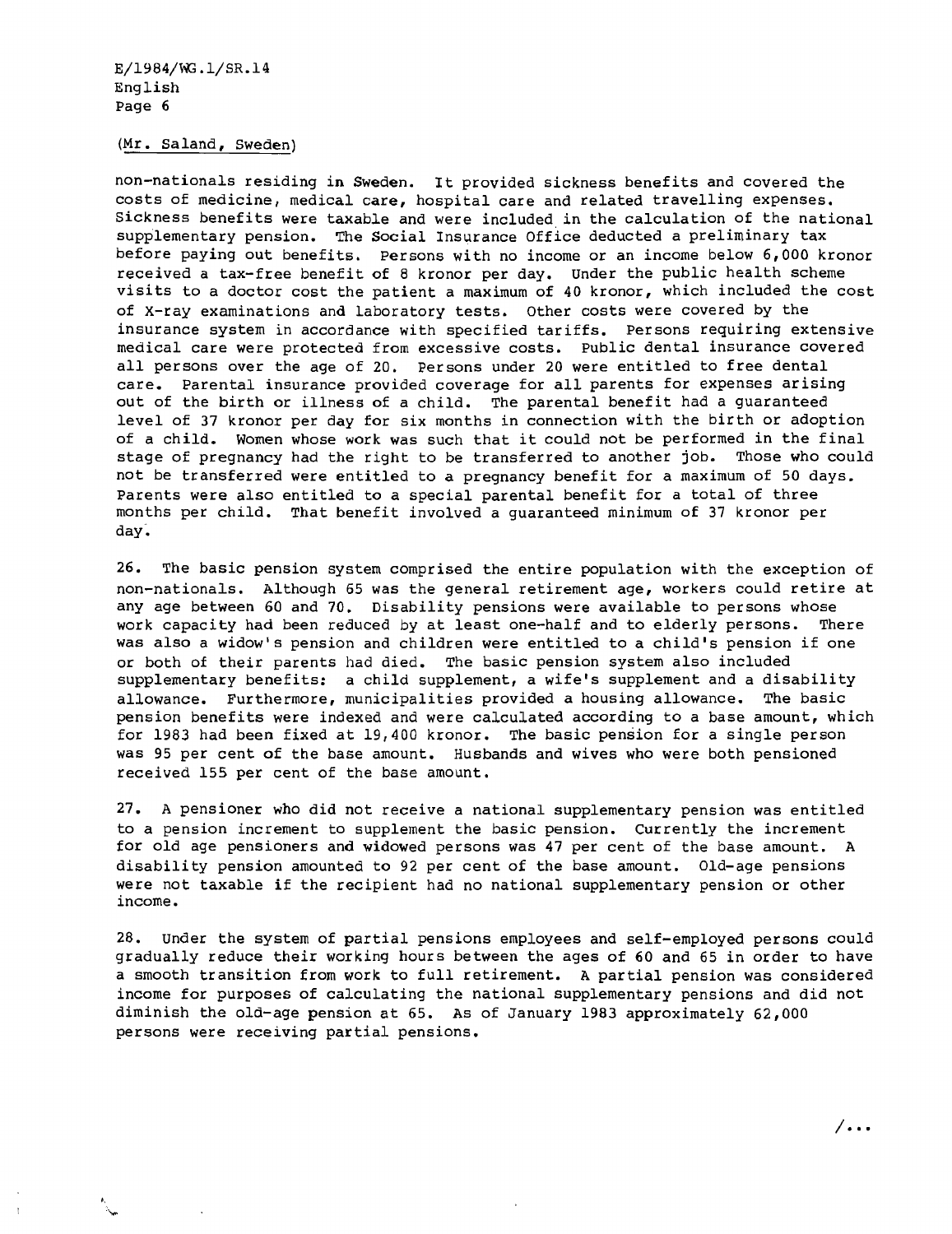#### (Mr. Saland, Sweden)

29. The national supplementary pension system, which had been in effect since 1960, covered all Swedish citizens and resident non-nationals and was based on payments by employers and employees. It provided an old-age pension at <sup>60</sup> per cent of the previous annual income calculated as the average of the 15 years with the highest earned income. The system also included a disability pension and pensions for widows and children. The regulations governing the retirement age were the same as those governing basic pensions.

30. OCcupational injury insurance covered employees and self-employed persons, and provided full coverage for loss of income due to work-related injuries. It was financed entirely through contributions from employers and self-employed persons. In connection with the reform of the voluntary unemployment insurance scheme cash labour market support had been set up to cover all gainfully employed persons. Benefits were available for a maximum of 300 days at a time. Persons over 65 were not entitled to such benefits. Cash labour market support was available to persons who were not members of unemployment societies or did not qualify for benefits. In order to obtain the support, a person had to have worked for at least five of the previous twelve months. Such support was provided for a maximum of 150 days to persons under 55, 300 days to persons between 55 and 60, and for an unlimited period to those between 60 and 65.

31. Mr. TEXIER (France) said that States parties submitting their second periodic reports should indicate progress made in implementing the provisions of the Covenant since the submission of their initial reports. Furthermore, tables containing statistical data should be included in reports in order to provide a clearer picture of the overall situation in each country.

32. Referring to page 2, paragraph 2, he inquired why the Swedish Government had made a reservation with regard to article 7, paragraph (d), of the Covenant. It was gratifying to note that the Government of Sweden had provided information on the implementation of articles 1 to 5 (p. 2, para. 4).

33. Further information would be appreciated with regard to the responsibilities of the Equal Opportunities Ombudsman and the composition and jurisdiction of the Labour Court referred to on page 2, paragraph 5. Noting the absence of legislation governing minimum wages he inquired what the average minimum wage was. He also requested information on sanctions imposed for violations of the Work Environment Act (p. 4) according to which employers bore the main responsibility for the work environment. Additional information would also be appreciated with regard to the overall number of trade unions in Sweden and their affiliation with international trade union organizations.

34. He inquired whether foreigners residing in Sweden could obtain coverage under the national insurance scheme referred to on page 6. Further information would be appreciated with respect to the system of partial pensions and with regard to the size of the daily benefits available to unemployed persons (p. 8).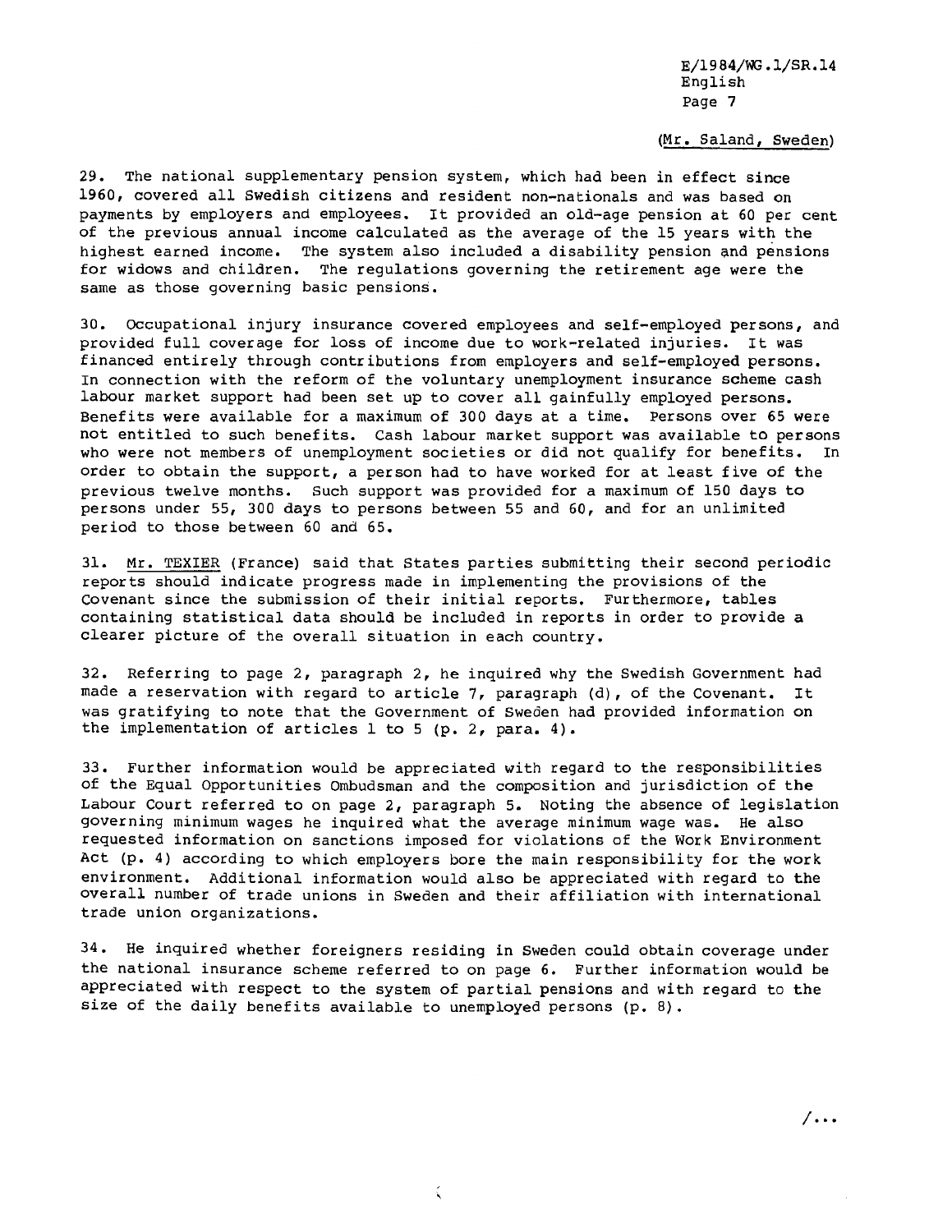35. Mr. SVIRIDOV (Union of Soviet Socialist Republics) said that it was difficult to determine the real situation with regard to the implementation of the Covenant in Sweden as many of the reference materials were not reproduced in the report. Other Western European countries had provided the fundamental provisions of relevant legislation together with statistical information and he hoped that Sweden would follow their example. The introductory statement had to a certain extent made up for the lack of information in the report.

36. Referring to page 3, paragraph 7 he asked whether Swedish legislation provided for any sanctions other than fines for employers who did not promote equality between men and women. According to the information provided by the Swedish representative, traditionally more women than men had been employed in lower-paid types of jobs. In light of the obligations the Government had assumed under the Convention on the Elimination of All Forms of Discrimination against Women and its obligation to ensure equal conditions of work, were any measures being undertaken to ensure that that tradition was eliminated?

37. Since there was no legislation on minimum wages in Sweden how was the Government fulfilling its commitment under article 7 (a) of the Covenant to equal pay for equal work? He requested specific details concerning occupational injuries in Sweden (p. 5, para. 4). If specific information was not available, he would like to know whether such injuries were on the increase or on the decrease. He also asked whether parents who were not insured were entitled to parent's cash benefits (p. 7, para. 3). What percentage of the population was not covered by cash sickness benefits (p. 6, para. 2) and how were such benefits paid? He was requesting that information merely in order to complete the report and did not wish to imply that he was dissatisfied with it.

38. Mrs. JIMENEZ BUTRAGUENO (Spain) said that it would be helpful to receive <sup>a</sup> copy of the introductory statement made by the representative of Sweden.

39. She understood that both mother and father were entitled to take leave after the birth of <sup>a</sup> child. Could they take such leave simultaneously? Was it paid leave? If so by whom? Were they guaranteed to be able to return to the same job after returning from leave? Referring to the widow's pension (p. 7, para. 4), she asked whether it applied also to widowers and whether an individual's other income or economic circumstances were taken into account in the calculation of such pensions.

40. Mr. KORDS (German Democratic Republic) echoed the request for a copy of the Swedish statement. He would confine his questions to the report as it was difficult to digest information that was provided orally. The Government might bear that in mind when preparing its next report.

41. Referring to pages 2 and 3, paragraphs 5, 6 and 7, he welcomed the fact that an Act on Equality between Women and Men at Work had cone into force. It was stated that the Act aimed at "promoting" equal rights; the word "promote" seemed to imply limits whereas the purpose of an Act should be to guarantee. Would the representative of Sweden care to comment on that observation? He wondered what experience had been gained in the few years since the Act had come into force.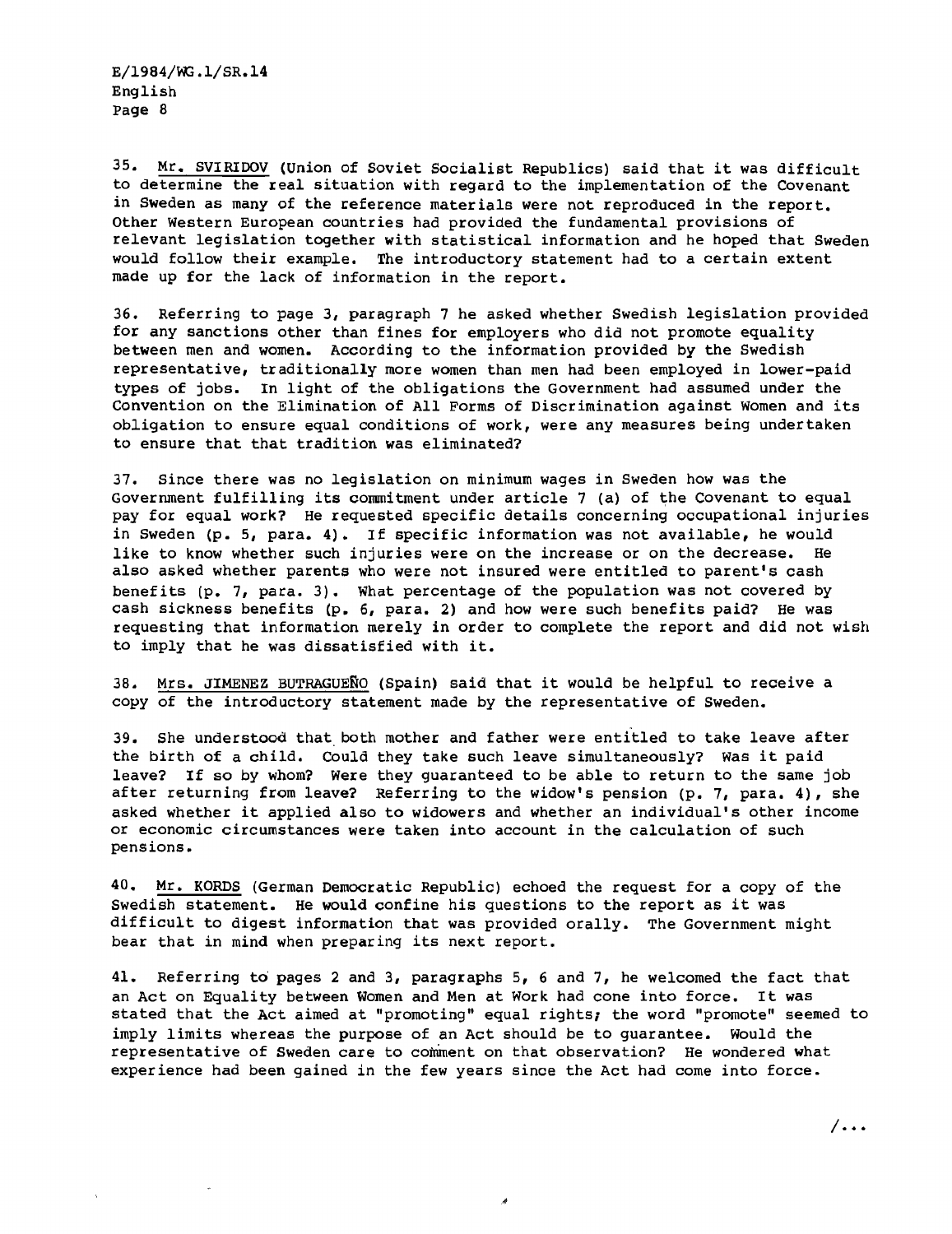## (Mr. Kords, German Democratic Republic)

42. What was meant by "psychological work environment" mentioned in page 4, paragraph 2, in connection with safe and healthy working conditions? Finally, noting that some workers in Sweden worked less than 40 hours a week and that the reduction of the work week was being discussed in other countries, he wondered how such reductions were effected. Did workers continue to get paid as much as they had prior to the reduction in their hours?

43. Mr. IIYAMA (Japan) asked for further details regarding the ombudsman system mentioned on page 2, paragraph 5. Secondly he asked how many foreign workers there were in Sweden and whether they presented any difficulties on the labour market.

44. Sweden was regarded a model welfare society. How much did the Government spend on social security in relation to the total national budget? Had it ever been suggested that the social welfare system needed reappraising because it was too expensive or for any other reason?

45. Mr. MITREV (Bulgaria) said that, in future, it would be useful to have the kind of data which had been provided in the introductory statement included in the report. Also, when reference was made to other reports it would be useful to have a very brief outline of their content.

46. He had been interested to read about the Act on Equality between Women and Men at Work and would have liked to have <sup>a</sup> general outline of its contents. What was meant by the statement that exceptions to the ban on.discrimination were made for "the furtherance of ideologicai and other special interests" (p. 2, para. 5).

47. While he could understand how rules on active measures to promote equality could be supplemented through collective agreements, it was more difficult to see how they could be replaced by them (p. 2, para. 6). Certain provisions of the Covenant - such as that relating to minimum wages - were not guaranteed by Swedish legislation but left to the bargaining process. How did the Government guarantee that the outcome of the bargaining process was in keeping with its international obligations? There must be some framework or limits for the bargaining process. How were such limits set in general and, more specifically, how were they set with respect to the promotion of equality (p. 2, para. 6) and the minimum wages?

48. Referring to the cash sickness benefits (p. 6), he wondered why the provision that persons must have an annual income from gainful activity amounting to at least \$6,000 Swedish crowns was necessary since the following paragraph cited categories of people who were exempt from that requirement. Was the parent's cash benefit (p. 7, para. 3) <sup>a</sup> fixed amount? Was it intended to assist in the raising of <sup>a</sup> child or was it compensation for lost salary? How was the amount of the benefit calculated if a woman had not worked prior to having a child?

49. Mr. JEMAIEL (Tunisia) asked what was the percentage of unemployment among foreign workers and what happened to such workers when they lost their jobs and could not find other employment.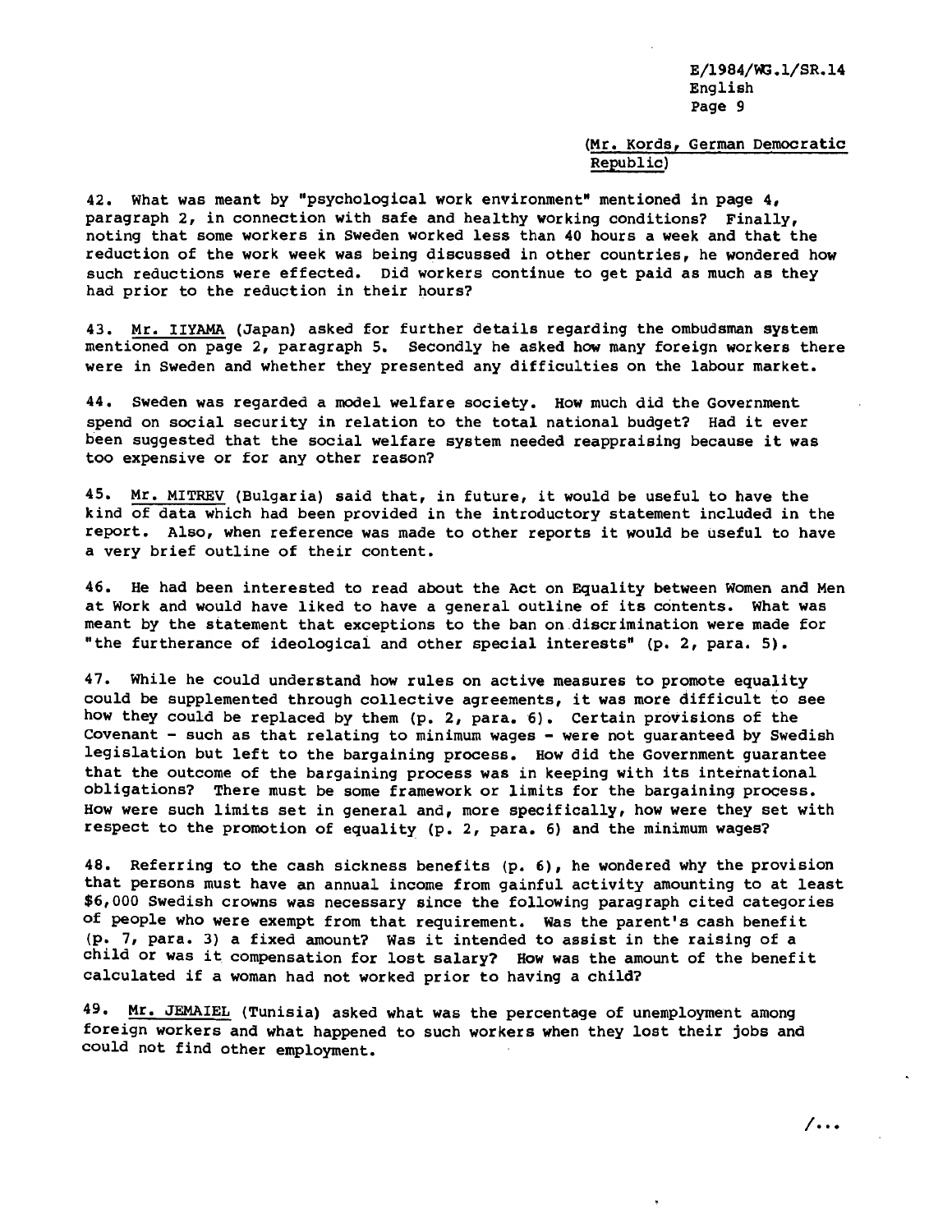50. The CHAIRMAN, speaking as the expert from Denmark, asked whether resident non-Swedish citizens (p. 6, para. 1) were covered by the social insurance scheme. They appeared to be covered by the supplementary pension scheme (p. 7, para. 4). Migrant workers certainly could be covered through special agreements with their countries of origin. But what was the position of refugees in that regard? He, too, would have welcomed a brief description of the legislation referred to as well as data on the breakdown of the population.

51. Mr. SALAND (Sweden) said that he would convey the comments concerning the. scope and outline of the report and the balance between texts and annexes to his Government. He pointed out that the guidelines for the preparation of reports relating to other international instruments indicated that reference to legislation was sufficient. Many of the questions which had been raised were covered by his introductory statement. He would answer the others the following day.

#### 52. Mr. SALAND (Sweden) withdrew.

Report of Spain (continued) (E/1984/7/Add.2)

# 53. At the invitation of the Chairman, Mr. Somalo Giménez (Spain) took a seat at the table.

54. Mr. SOMALO GlMENEZ (Spain), replying to questions on the report of Spain (E/1984/7/Add.2), said that industrial restructuring in Spain was governed by the so-called White Paper on Industrialization which put into effect an outline scheme to be applied by sectors as of 30 November 1983. The additional information he had 'submitted to the Working Group provided the latest details in the section on redeployment and reindustrialization.

55. Regarding the relationship of wage increases to the rate of inflation, wage scales had been set in recent years by agreement between unions and management; they were based on estimates regarding inflation rates and sought to raise the workers' purchasing power as far as possible. For 1984, the Government had recommended that salary increases should not exceed 6.5 per cent.

56. Early retirement was possible at <sup>64</sup> years, provided it was guaranteed that the post in question would be filled by a younger worker. Early retirement provisions were also being studied in the redeployment decrees and the legislation covering workers not scheduled for redeployment.

57. Regarding disadvantaged workers, the additional information supplied to the Working Group outlined steps that had been taken to promote the employment of those, such as older workers, who had difficulty finding work. Handicapped workers were covered by article 13 of the Basic Employment Act, the Act of 7 April 1982 on the social integration of the handicapped and the Royal Decree of 11 May 1983.

58. As for parental leave for child care, Spanish legislation had been revised to recognize the right of both parents to take up to three years' leave for child care. Women were entitled, in addition, to 14 weeks of maternity leave - during

I,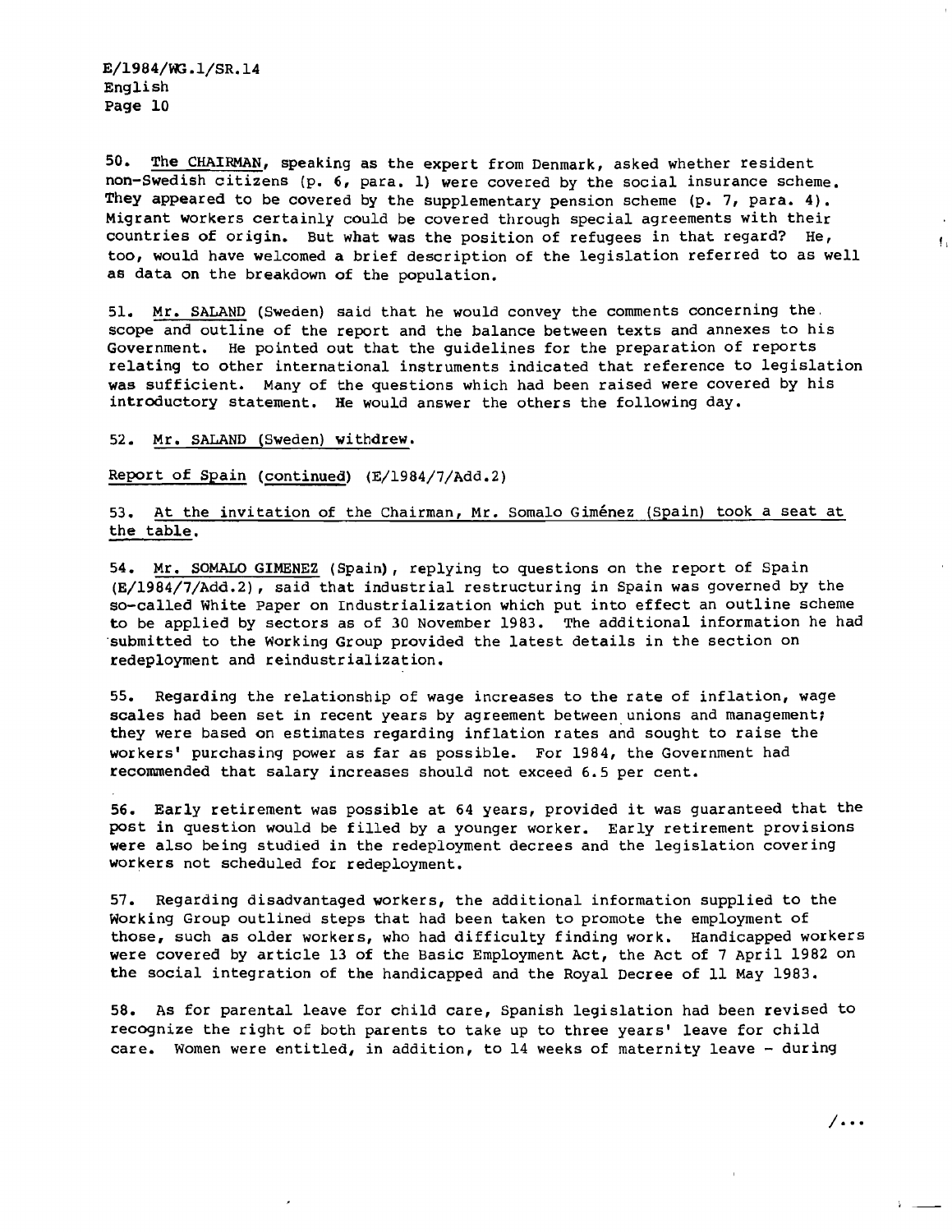# (Mr. Somalo Giménez, Spain)

which time their jobs were held for them - and nursing mothers to a reduced working day. Mothers received 75 per cent of their wages under social security while on maternity leave and 100 per cent under some collective agreements. Leave above and beyond the 14 weeks for maternity leave was unpaid leave. There were no statistics on how many men had availed themselves of paternity leave.

.59. Regarding the retraining of workers in case of redeployment, the policy was to channel a considerable portion of the funds freed in the medium term by unavoidable layoffs in faltering industries towards the creation of new productive posts and, under chapter VI of the draft redeployment Plan, towards vocational training of the workers affected.

60. The protection of the right of refugees to employment was governed by articles 15 and 22 of the Act of 26 March 1984. The right of prisoners to paid employment and related social security benefits had been discussed on page 13, paragraphs 18 through 22.

61. Temporary work contracts for seasonal agriculture work had remained much the same, but there had been a marked improvement to the conditions of work and the supervision and assistance of migrant workers.

62. The Wage Guarantee Fund was an autonomous agency under the Ministry of Labour financed exclusively from corporate contributions amounting to 8 per cent of the total real wages. The Fund could be used to compensate in case of suspension of wages and insolvency or indebtedness, and it paid wages to workers for up to four months and unemployment benefits for up to one year.

63. Regarding the protection of the uninsured segments of the population, the National Social Welfare Institute, an agency of the Ministry of Labour, provided such benefits as old-age and disability pensions, geared to the minimum social security pensions, to persons over <sup>69</sup> with no income (in 1983, it disbursed 50.4 billion pesetas for that purpose), and ran old-age homes and schools and summer camps for children.

64. The decline in family protection benefits noted by one expert had been minimal and was therefore of no consequence.

65. Referring to the discussion of Spain's medium-term and long-term economic programme on page 8, paragraphs 7 through 10, he said that the economic, financial and social programmes begun under the Moncloa Pact had been continued under the Inter-Federation Agreements and the collective agreements on labour relations.

66. Regarding temporary recruitment, the Government had submitted to Parliament a bill reforming certain parts of the Workers' Charter to set up more stable machinery for establishing new jobs as needed. Temporary contracts were used to promote employment, particularly during the first three years of <sup>a</sup> new undertaking, and rules for so-called replacement contracts were laid down.

ţ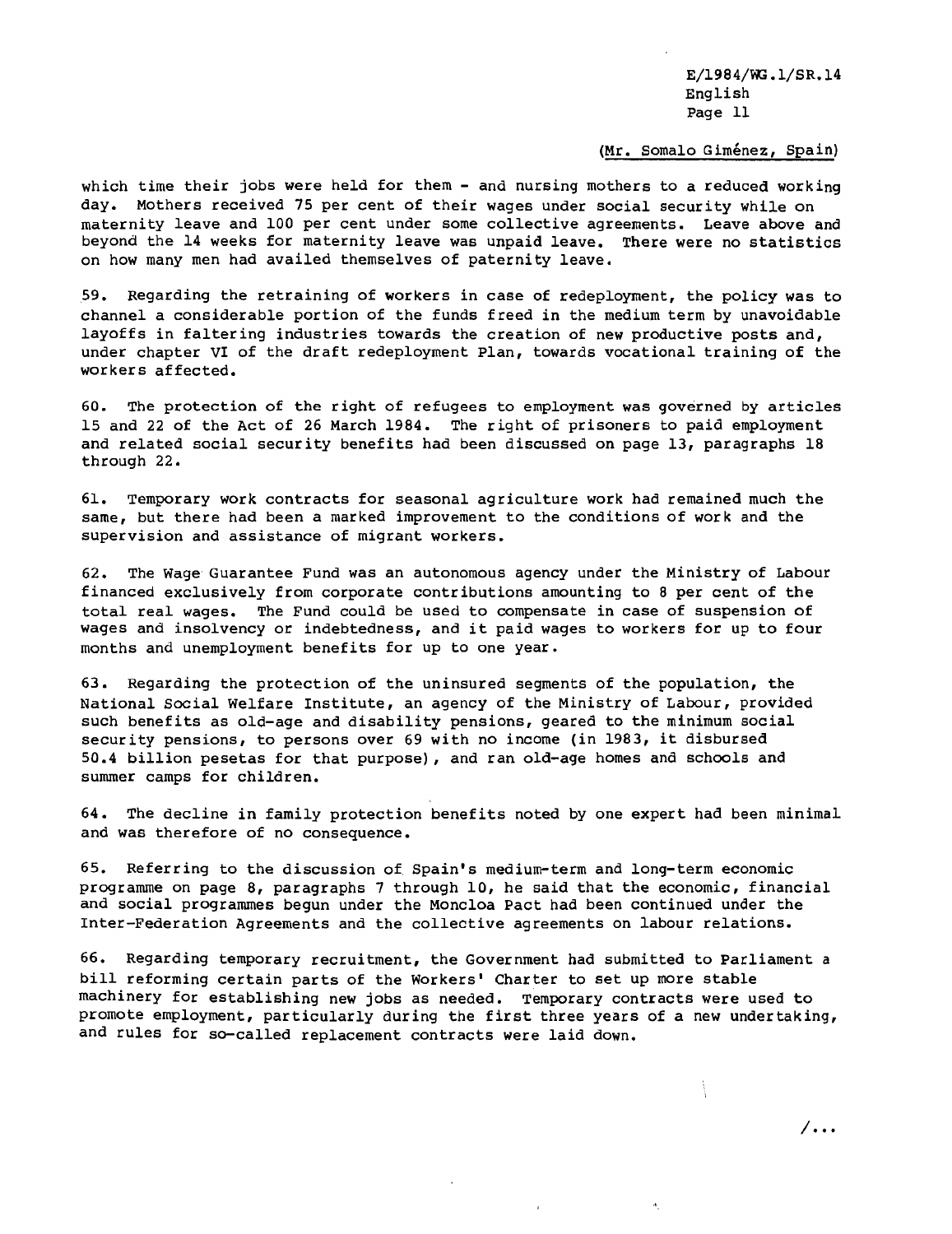## (Mr. Somalo Giménez, Spain)

67. There were two sides to social security reform, one was administrative - the aim being to enhance efficiency - the other substantive. paradoxically, whenever there was less employment and hence a greater need for redistribution of wealth, there were fewer resources for distribution. Resources had thus to be directed towards productive investments which would generate new jobs and thus provide more income for social security.

68. Concerning how the system of co-operatives functioned he said that co-operatives were a long-standing institution in Spain and they were currently helping many troubled enterprises to survive, as workers took over their management. Some, such as the Mondragón Co-operative, were models which were widely studied abroad. A General Division of Co-operatives under the Ministry of Labour provided financial assistance through the National Labour Protection Fund for the establishment of co-operatives in agriculture, fishing, industry, crafts, housing, education and any other likely field.

69. The report described on page 42, paragraph 33 (c), the agencies responsible for safety and health regulations and the fact that unions participated in their application. The Miners' Statute, which was discussed in detail in the additional information submitted to the Working Group, was a case in point, with worker participation in the National Silicosis Institute.

70. Despite the slight decline in the percentage of the population covered by the social security system the total number covered had risen in 1982.

71. Social co-operation work consisted mainly of community projects, usually public construction works, and was governed by articles 38 and 39 of the Royal Decree of 25 June 1982, discussed on pages 17 through 19 of the report.

72. Regarding wage differences between men and women, the National statistical Institute had unaccountably published no breakdown of statistics according to sex after 1977, on the assumption that there was no discrimination. In fact, women did receive lower wages because they were less highly trained. There were, likewise, no statistics available on the comparative number of men and women covered by the social security schemes.

73. Health expenditures did indeed rank second in the order of public expenditures. Employed non-citizens received the same health benefits as citizens.

74. With regard to unemployment coverage he said that the fall in the coverage rate was explained on page 32, paragraph 136. The figures given in the report did not, however, include any of the assistance under Royal Decree-Law No. 1/82 of 15 January, which established the Special Employment Protection Fund, nor any assistance under the special scheme for agricultural workers. The new system under article 19 of the Basic Employment Act provided a series of unemployment benefits graduated according to length of employment, ranging from three to eighteen months for periods of employment ranging from six months to over three years.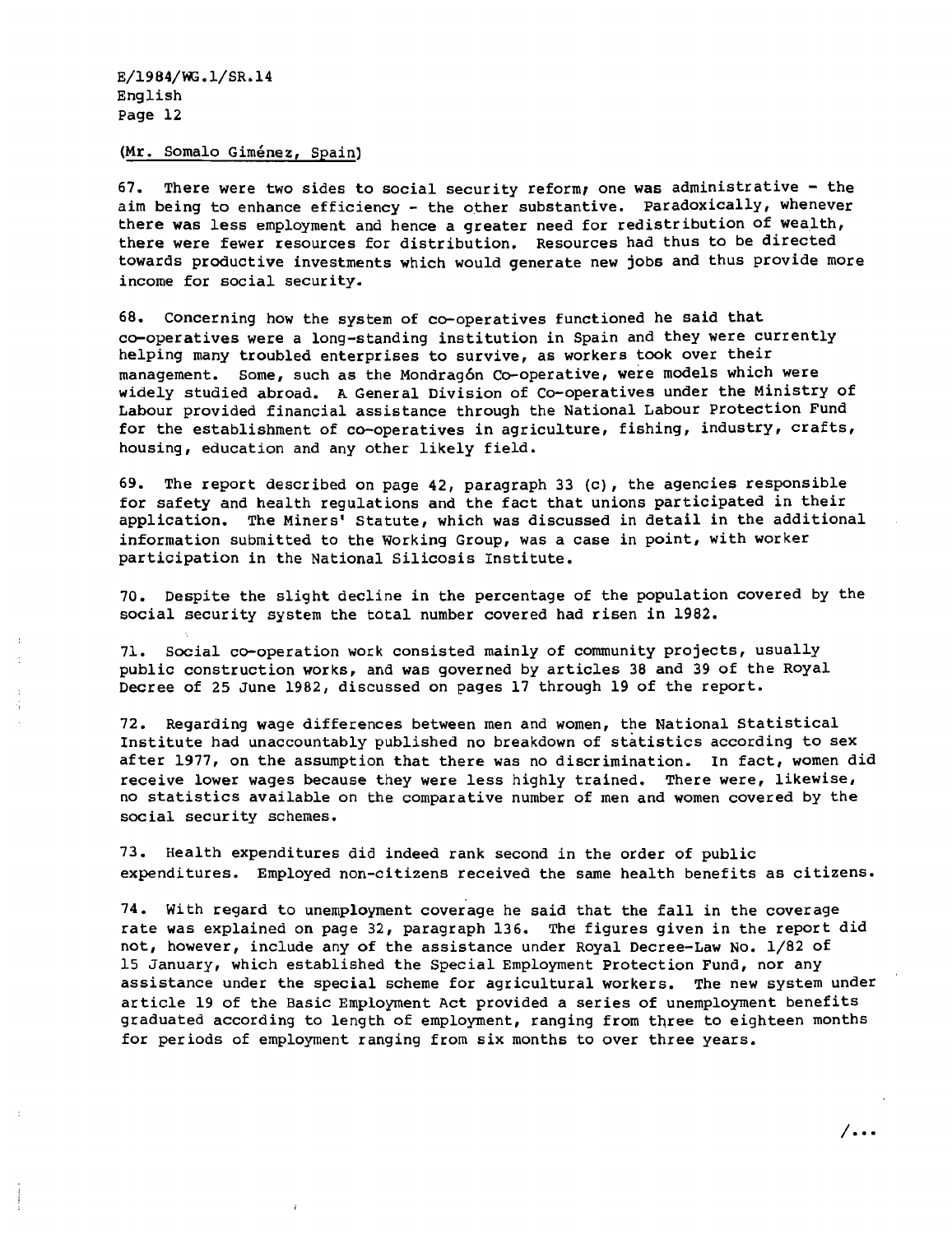75. The CHAIRMAN said that the Working Group had concluded its consideration of the report of Spain.

76. Mr. Somalo Giménez (Spain) withdrew.

 $\sim 10^{11}$  m  $^{-1}$  m  $^{-1}$ 

# Report of the Byelorussian Soviet Socialist Republic (continued) (E/1984/7/Add.l)

# 77. At the invitation of the Chairman, Mr. Peshkov (Byelorussian Soviet Socialist Republic) took a seat at the table.

78. Mr. PESHKOV (Byelorussian Soviet Socialist Republic) replying to a question on how the essential distinctions between town and country and between workers engaged in intellectual and physical labour were being eliminated (p.  $1$  of the report of the Byelorussian Soviet Socialist Republic), said that in the 10 years since education was made compulsory, educational levels in both urban and rural areas were becoming more uniform. Also, in fields involving manual labour like agriculture, there was increased reliance on new technology, which also served to eliminate those distinctions.

79. There had been questions regarding changes in the demographic situation in the country, discussed on page 3, paragraph 4, and regarding the statistics on pages 7 to 8, paragraph 29. The high percentage of women workers reflected the population figures. In 1959, men had accounted for 44 per cent of the population and women for 56 per cent; in 1976, the figures were 46 per cent and 54 per cent women respectively; and in 1982, they were 47 per cent and 53 per cent. The total POPulation of the Byelorussian SSR was 9.9 million.

80. The high percentage of women with a specialized secondary eaucation (p. 8, para. 29 (c)) could be explained by the nature of the technical fields entered largely by women, some of which were mentioned in the report. They also included such fields as electronics, watchmaking and textiles which women had begun to enter as a result of the casualties in the Second World War.

81. Clarification had been requested regarding the statement that the increase in the productivity of social labour set for the current five-year plan would ensure a <sup>90</sup> per cent growth in national income (p. 6, para. 20). It would indeed have been clearer to say that through the increase in the productivity of social labour, the Government would ensure a 90 per cent growth in national income.

82. Questions had been raised regarding pages 6 and 7, paragraphs 22 to 26 concerning the job placement bureaux. Paragraph 25 was, indeed, inaccurate; it should have said that approximately 30 to 50 per cent of workers who applied to the bureaux found jobs through them. There were many other opportunities to learn about available employment, both in the press and elsewhere. The usual wait before a job request was filled by a bureau was two weeks. As for the job placement of young people just entering the job market, there were commissions and local bodies especially set up for that purpose; the job placement bureaux did not have primary responsibility in that area.